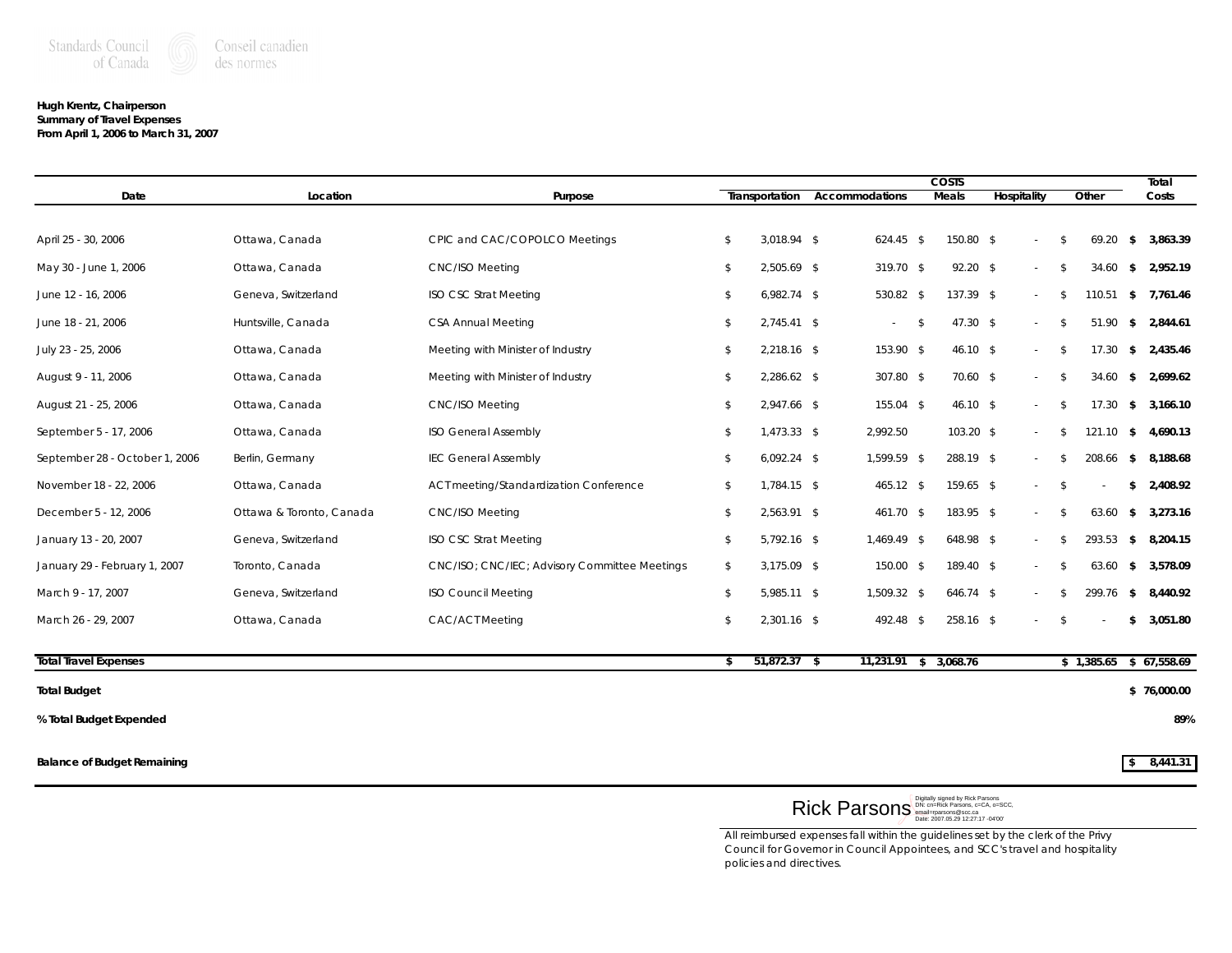

## **Hugh Krentz, Chairperson Summary of General Council & Strategic Sessions Travel Expenses From April 1, 2006 to March 31, 2007**

|                              |                |                                        | COSTS          |                               |  |             |             |             |   | Total    |
|------------------------------|----------------|----------------------------------------|----------------|-------------------------------|--|-------------|-------------|-------------|---|----------|
| Date                         | Location       | Purpose                                |                | Transportation Accommodations |  | Meals       | Hospitality | Other       |   | Costs    |
| May 9 - 11, 2006             | Ottawa, Canada | Council and Strategic Planning Session | $2.966.74$ \$  | 159.85 \$                     |  | 58.60 \$    | $\sim$      | 44.76       |   | 3,229.95 |
| June 6 - 8, 2006             | Ottawa, Canada | Council/CGC/Audit Committee Meetings   | $2.556.24$ \$  | 312.80 \$                     |  | $47.30$ \$  | $\sim$      | 34.60       | s | 2,950.94 |
| September 5 - 17, 2006       | Ottawa, Canada | Council/CGC Meetings                   | $1,473.33$ \$  | $775.20$ \$                   |  | $232.40$ \$ | $\sim$      | 86.50       | s | 2.567.43 |
| April 2006 - March 2007      | Ottawa, Canada | Courier Pick-up Travel Mileage Record  | $\overline{a}$ |                               |  | $\sim$      | $\sim$      | $222.95$ \$ |   | 222.95   |
| <b>Total Travel Expenses</b> |                |                                        | 6.996.31       | .247.85                       |  | 338.30      |             | 388.81      |   | 8.971.27 |

The meetings listed above are part of the \$40,000 budget allocated for Council meetings, the \$13,000 budget for the Council Strategic Session and \$8,000 budget for the Chairs and Secretaries meeting. **No specific budget amount has been allocated to the Chairperson for these meetings.**

> *All reimbursed expenses fall within the guidelines set by the clerk of the Privy Council for Governor in Council Appointees, and SCC's travel and hospitality policies and directives.*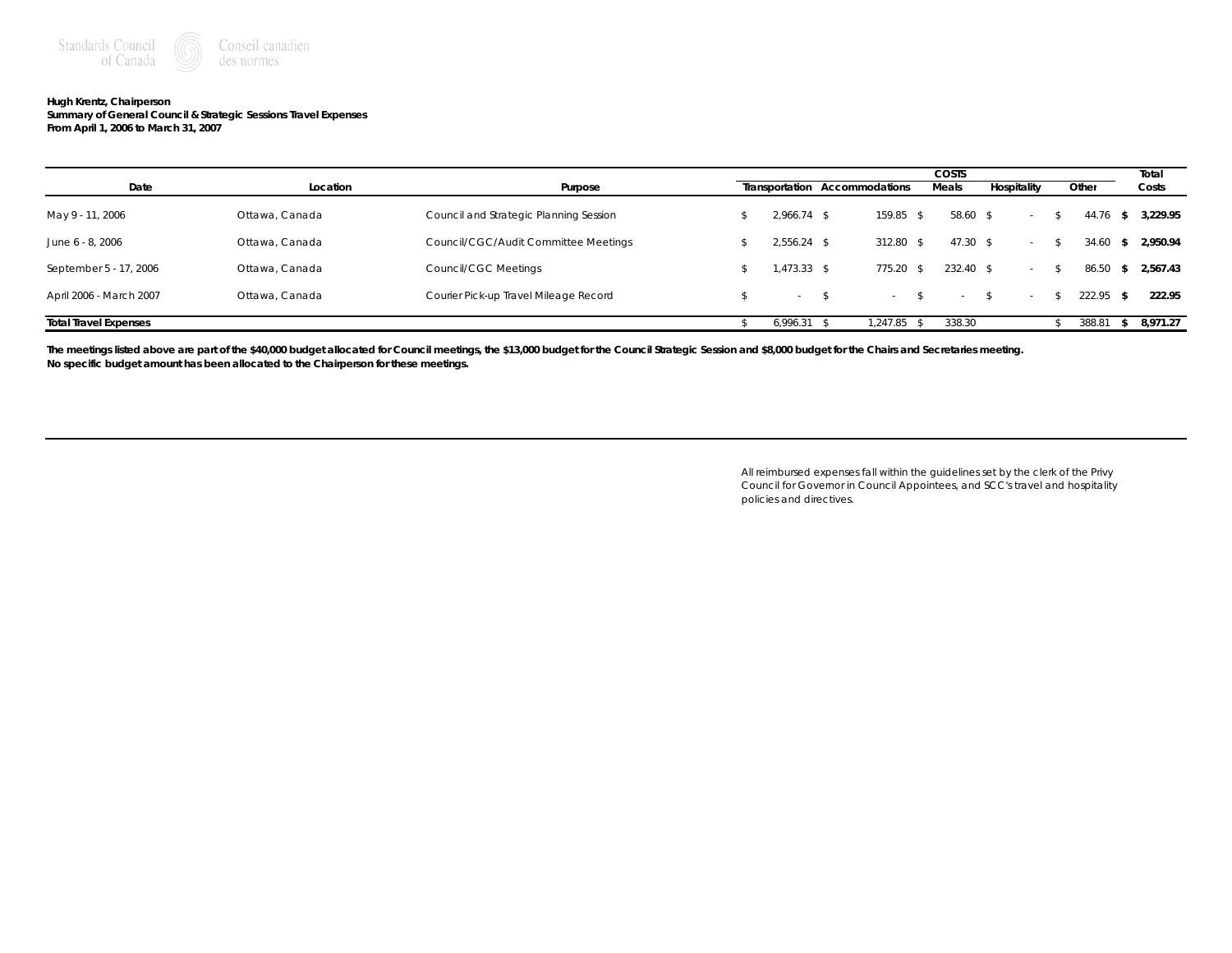

## **Peter Clark, Executive Director Summary of Travel and Hospitality Expenses**

|  | From April 1, 2006 to March 31, 2007 |  |
|--|--------------------------------------|--|
|--|--------------------------------------|--|

|                         |                        |                                                                  |    |               |                               |               | <b>COSTS</b> |               |             |               |             | Total         |          |
|-------------------------|------------------------|------------------------------------------------------------------|----|---------------|-------------------------------|---------------|--------------|---------------|-------------|---------------|-------------|---------------|----------|
| Date                    | Location               | Purpose                                                          |    |               | Transportation Accommodations |               | Meals        |               | Hospitality | Other         |             |               | Costs    |
| March 30, 2006          | Ottawa, Canada         | Lunch - Office of the Minister for International Trade Staff (2) | \$ |               | $\mathcal{S}$<br>$\sim$       | $\mathcal{S}$ |              | \$            | $33.00$ \$  |               | $\sim$      | $\mathbf{s}$  | 33.00    |
| April 23 - 28, 2006     | La Paz, Bolivia        | <b>COPANT Meeting</b>                                            | \$ | $5.629.41$ \$ | 573.86 \$                     |               | 22.26        | - \$          | $217.96$ \$ |               | $235.89$ \$ |               | 6,679.38 |
| April 29 - May 8, 2006  | Capetown, South Africa | <b>PASC Meeting</b>                                              | \$ | $5,771.28$ \$ | 908.49 \$                     |               | 298.30 \$    |               | $\sim$      | $\mathcal{S}$ | $376.75$ \$ |               | 7,354.82 |
| May 30, 2006            | Ottawa, Canada         | Lunch - Consultant (2)                                           | \$ |               | $\mathcal{S}$<br>$\mathbf{r}$ | \$            |              | \$            | 43.00 \$    |               | $\sim$      | $\mathcal{S}$ | 43.00    |
| June 6, 2006            | Ottawa, Canada         | Lunch - Aramark (2)                                              | \$ | a.            | \$<br>$\sim$                  | \$            |              | \$            | $31.60$ \$  |               | $\sim$      | $\mathcal{S}$ | 31.60    |
| June 7, 2006            | Ottawa, Canada         | Lunch - Staff and Council Chairman (4)                           | \$ |               | \$<br>$\sim$                  | - \$          |              | \$            | 66.86 \$    |               | $\sim$      | \$            | 66.86    |
| July 24, 2006           | Ottawa, Canada         | Lunch - Council Chairman                                         | \$ |               | $\mathcal{S}$<br>$-5$         |               |              | \$            | $32.41$ \$  |               | $\sim$      | - \$          | 32.41    |
| August 21, 2006         | Ottawa, Canada         | Working Dinner - ANSI Bi-Lateral Meeting (7)                     | \$ |               | $\mathcal{S}$                 | - \$          |              | \$            | $335.75$ \$ |               | $\sim$      | $\mathcal{S}$ | 335.75   |
| September 10, 2006      | Mont-Tremblant, Canada | Lunch - Director General IRAM/Spouse                             | \$ | $\mathbf{r}$  | \$<br>$\sim$                  | \$            |              | S             | $100.00$ \$ |               | $\sim$      | $\mathcal{S}$ | 100.00   |
| September 10, 2006      | Ottawa, Canada         | Dinner - Director General IRAM/Spouse                            | \$ |               | $\mathcal{S}$<br>$\sim$       | $\mathcal{S}$ |              | \$            | 176.00 \$   |               | $\sim$      | $\mathcal{S}$ | 176.00   |
| September 11, 2006      | Ottawa, Canada         | Dinner - Standards Institution of Israel and ANSI (5)            | \$ |               | $\mathcal{S}$<br>$\sim$       | - \$          |              |               | $308.54$ \$ |               | $\sim$      | - \$          | 308.54   |
| September 12, 2006      | Ottawa, Canada         | <b>Dinner - Director AENOR</b>                                   | \$ | ×.            | \$<br>$\sim$                  | \$            |              | S             | 181.04 \$   |               | $\sim$      | $\mathcal{S}$ | 181.04   |
| September 13, 2006      | Ottawa, Canada         | Lunch - Accreditation Client                                     | \$ | $\sim$        | $\mathcal{S}$<br>$-5$         |               |              | \$            | 36.00 S     |               | $\sim$      | $\mathcal{S}$ | 36.00    |
| September 27, 2006      | Berlin, Germany        | Dinner - IEEE/US/NC Delegates (3)                                | \$ |               | \$                            | \$            |              | - \$          | $217.30$ \$ |               | $\sim$      | \$            | 217.30   |
| September 25 - 30, 2006 | Berlin, Germany        | <b>IEC General Assembly</b>                                      | \$ | $7,509.37$ \$ | $1,012.44$ \$                 |               | $163.02$ \$  |               |             | $\mathcal{S}$ | $146.43$ \$ |               | 8,831.26 |
| October 4 - 5, 2006     | Halifax, Canada        | Electronic Health Records Standards Steering Committee Meeting   | \$ | $120.00$ \$   | 191.86 \$                     |               | 97.00 \$     |               | $\sim$      | \$            | ٠           | $\mathcal{S}$ | 408.86   |
| October 24 - 25, 2006   | Toronto, Canada        | Electronic Health Records Conference                             | \$ | $74.63$ \$    | 158.46 \$                     |               | $75.40$ \$   |               |             | \$            | ٠           | - \$          | 308.49   |
| November 8, 2006        | Ottawa, Canada         | Lunch - SCC/IEC related issues                                   | \$ | $\sim$        | \$<br>$\sim$                  | \$            |              | \$            | 86.22 \$    |               | $\sim$      | \$            | 86.22    |
| November 12 - 13, 2006  | Washington, DC, USA    | NEMA's 80th Leadership Conference                                | \$ | 94.67 S       | $331.46$ \$                   |               | 32.40        | $\mathcal{S}$ | 13.61S      |               | $\sim$      | - \$          | 472.14   |
| November 18, 2006       | Ottawa, Canada         | Dinner - issues related to Copant meeting (2)                    | \$ |               | \$<br>$\sim$                  | \$            |              | $\mathcal{S}$ | 189.14 \$   |               | $\sim$      | - \$          | 189.14   |
| November 17 - 22, 2006  | Rio de Janeiro, Brazil | <b>COPANT Board of Directors meeting</b>                         | \$ | $6,487.13$ \$ | 977.00 \$                     |               | $138.76$ \$  |               |             | \$            | $187.96$ \$ |               | 7,790.85 |